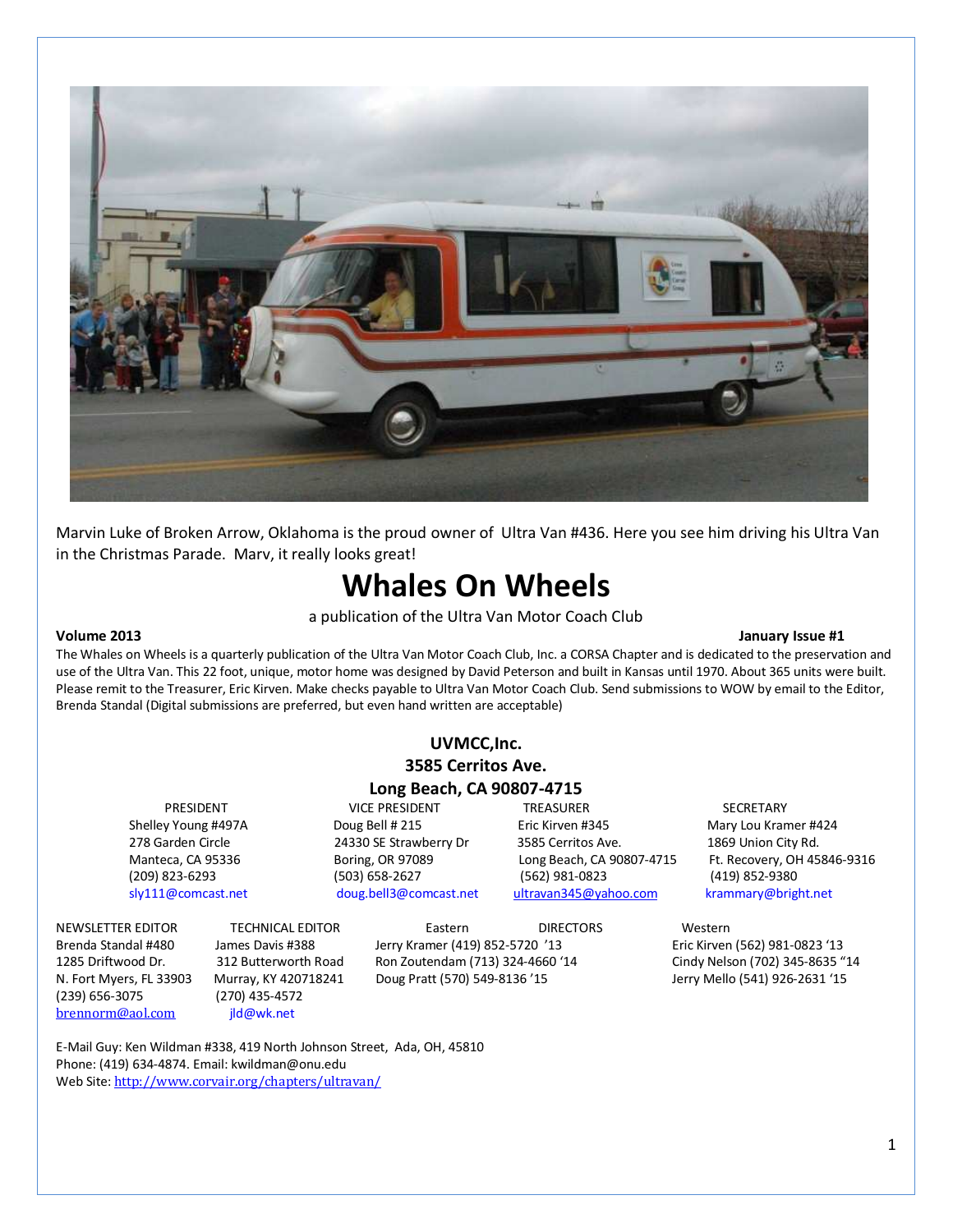|                | <b>INDEX</b>                             |
|----------------|------------------------------------------|
| Page           | Subject                                  |
| 1              | Ultra Van Newsletter Cover               |
| $\overline{2}$ | Index                                    |
|                | <b>Calendar of Events</b>                |
| 3              | Prez Sez                                 |
|                | Message from your Treasurer              |
| 4              | Western AVI Rally                        |
| 5              | <b>Eastern Spring Rally</b>              |
| 6              | Western Ultra Van Rally at Bodega Bay    |
|                | 2013 National Rally at Mountain View, AR |
| 8              | Cyndie's New Car by Chuck Hanson         |
| 9              | Camping with June and Ed Lindsey         |
| 10             | <b>Ultra Vans for Sale</b>               |
|                | Ultra Class Ads                          |
| 11             | Merchandise for sale                     |
| 12             | <b>CORSA Events</b>                      |
|                | Message from your Editor                 |

## **2013 Calendar of Events Feb 21-24 AVI Casino Western Rally Page 4 Mar 18-22 Eastern Spring Rally at Port Orange, FL Page 5 May 16-20 Western Rally at Bodega Bay, CA Page 6 Sep 17-21 2013 National Rally at Mountain View, AR Page 7**

### **"**The Ernest Newhouse Award"

There have been questions regarding the procedures and selection of a person who should receive the Ernest Newhouse Award. The following was taken from our By-Laws Dated 2006

Appendix – J Paragraph 2 Procedures (5/93)(7/00)(8/05)

The award recognizes an Ultra Member who has contributed in an outstanding manner to the progress, enjoyment and general success of the Club and its activities, and meets the qualifications as stated in "B" below. (7/00)(8/05) Basis for selection will be the individual performance during the entire period of membership. Not limited to the previous year or any other shorter time period. To qualify for nomination of this award, the individual must have done four of the following six items:

1. Host at least one National Rally.

2 .Hold a Chair position of a committee.

3. Hold at least one term as a club officer, Tech. or other Club position.

4. Be a member of the Club for a minimum of two years.

5. Host at least two regional Rallies, or a second National Rally.

6. Accomplish outstanding or superior services to the Club.

A written, qualifying report will be sent to the President for each nominee for verification. The President will forward each qualified report to the editor for inclusion on the Ballot.

Members vote by ballot, preceding or during the National Rally. Nominations will be as specified in paragraph 2B above.

Presentation of the award occurs at the National Rally. A tie vote selects the individual of longest Club membership. An individual may receive the award one time. The "Ernie Award" is the highest individual recognition that the Club offers. The Medallion will be worn at all Ultra Assemblies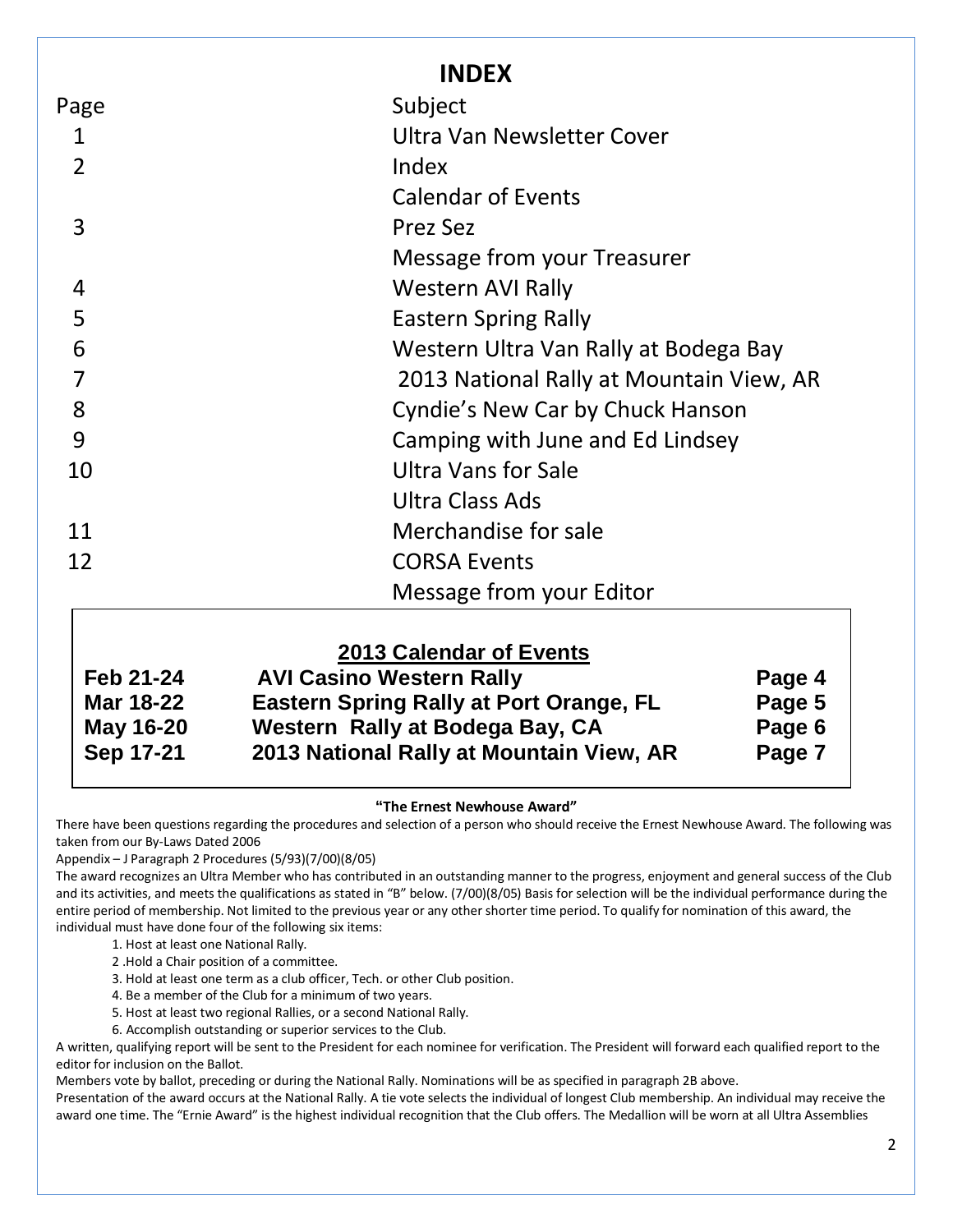## PREZ SEZ



Happy New Year!!

May 2013 bring health, wealth and happiness to each and everyone.

Although the Ultras have been put away for the winter, it is not too soon to be thinking of the regional mini rallies planned for this year.

There is a western rally in February at AVI in NV. March finds the eastern Ultras heading to Florida. In May, the west will be going to Bodega Bay. Whether you are from the east or the west, everyone is welcomed to each and every rally no matter the location. Make plans to attend a rally. You will meet new people and so much fun that you won't be able to wait until the next rally. I can guarantee this. Look for information on these rallies in this newsletter.

Safe travelling in the coming months.

Shelley Young

BBBBB

## Message from your Treasurer:

2013 and Beyond Dues. The majority of your UVMCC dues revolve around the printing and distributing of the WOW. Your Board has therefore decided on a two tier system of dues. If you agree to receive the WOW by email only, your dues are \$5.00 per year. If you require a hard copy, your dues will be \$15.00 per year. If you have prepaid for 2013 and beyond at \$10.00 per year, no changes will be made for these prepaid years. If you decide that an e-mail copy of the WOW is the way to go, be sure you have a valid e-mail address on file.

Eric Kirven, Treasurer.

### ☺☺☺☺☺

**I want to thank all those that served with me while I was President and for all the help and good advice given to me while I was president. Also want to wish Shelly the best while she serves as President. We had a good rally in Colorado. Thanks again to the hosts and hostesses. Clyde Stanton** 



**On the way back north in April, Marion and I visited Louis Griggs in Cumberland, MD.** 

**Louis was 92 in February and he is very active. He still cooks** 

**and walks every day and drives when need be. He is an avid gun collector and member of the NRA. He still has his Ultra** 

**Van (#334) in the garage. The picture on the left is how I remember Louis & Maybel. Norm Helmkay 408C**

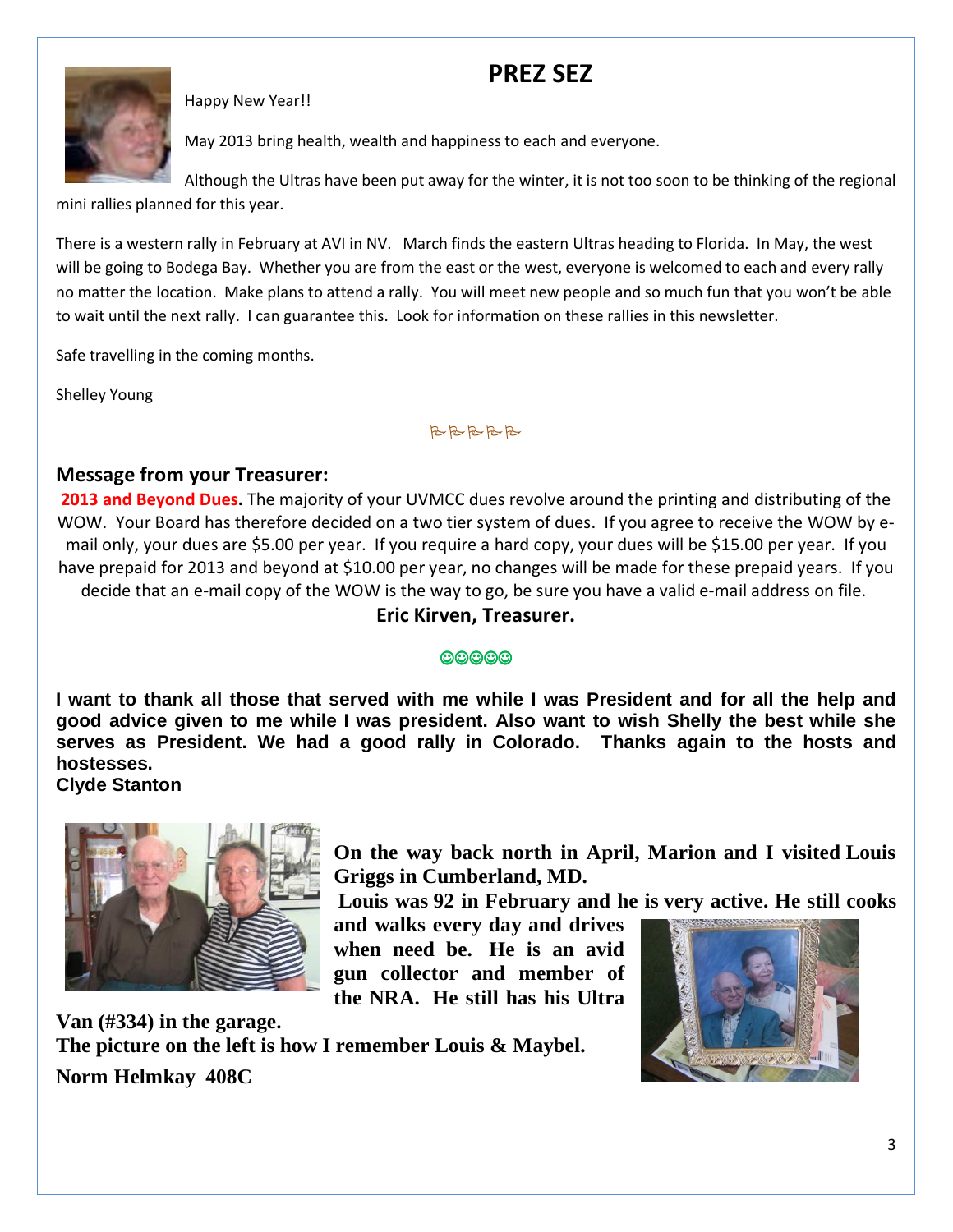Rally at AVI Casino in Laughlin, NV **AVI CASINO ULTRA VAN RALLY**

# **at the AVI's KOA RV PARK**

# **21st TO 24th of FEBRUARY, 2013**

**(arrive Thursday - depart Sunday)** 

**Make Reservations with Linda KOA 1-800-562-4142** 

**Mention Betsy/Ultra Van to park together near Golf Course** 

 **"Stay Two Nights, Get 3rd Night Free" special coupon in Woodalls and Trailer Life magazines** 

 **AVI 1-866-463-6284 [www.avicasino.com](http://www.avicasino.com/) rsvp Betsy [sennasylum@npgcable.com](mailto:sennasylum@npgcable.com)**

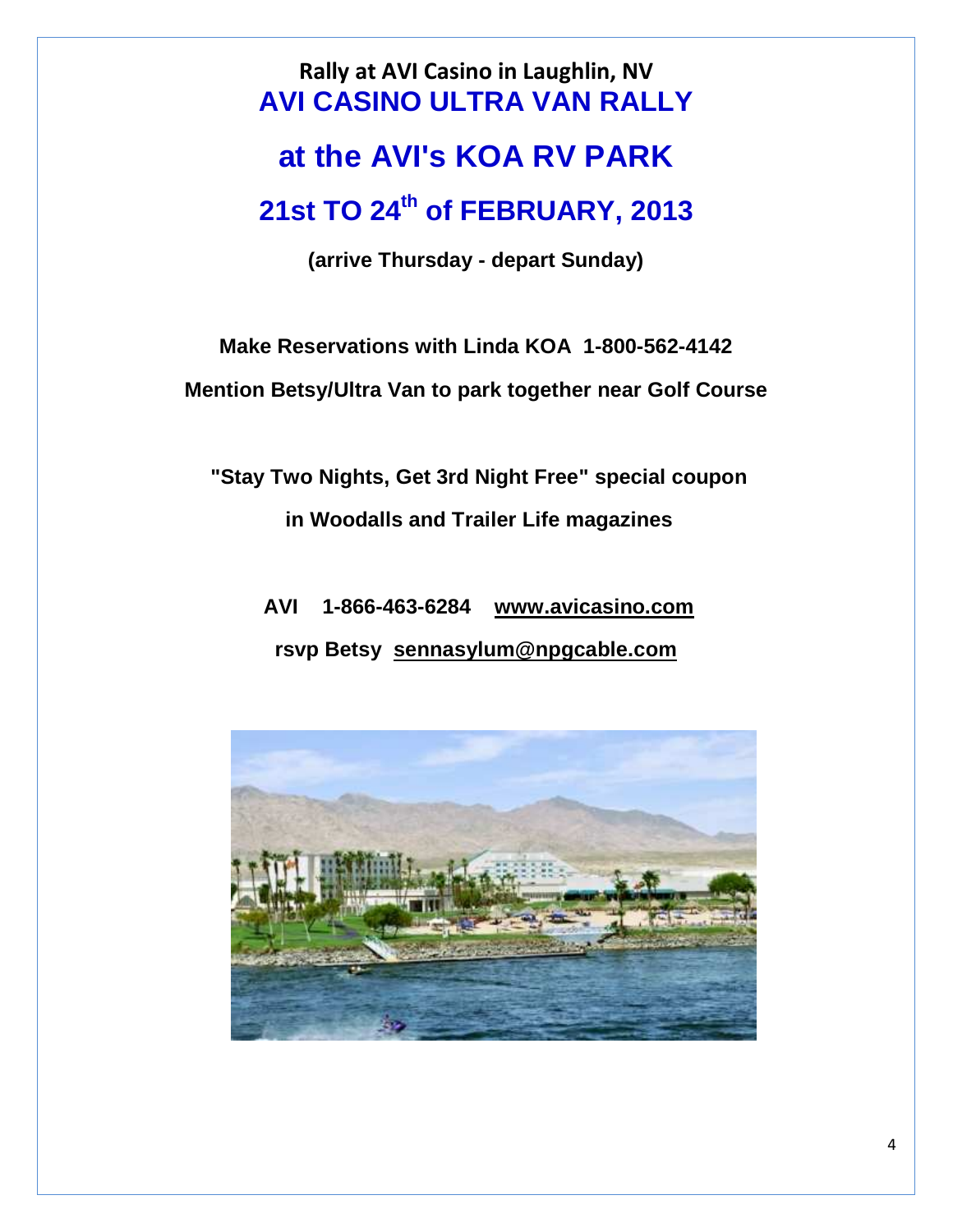## EASTERN SPRING RALLY 2013 NOVA FAMILY CAMPGROUND PORT ORANGE, FLORIDA

## MARCH 18-22, 2013

TOURS, FOOD, GAMES, FELLOWSHIP, AND TECH SESSIONS

JOIN US FOR SOME FUN IN THE SUN

WE'VE RESERVED 10 SITES

Hosts: Norm and Brenda Standal

### Jim and Roy Davis

If you are planning to come to the event, please notify Brenda at [brennorm@aol.com](mailto:brennorm@aol.com)

or call her at 239 656-3075

Go To

[www.novacamp.com/index.html](http://www.novacamp.com/index.html)

To See Map and Further Info

## Nova Family Campground

1190 Herbert Street, Port Orange, FL. 32129, Tel: 386-767-0095, Fax: 386-767-1666

[Daytona gas Prices](http://www.floridastategasprices.com/Daytona_Beach/index.aspx)

Winner Best campground Daytona Beach News for last 5 years!!! Call or Email us for information or bookings Free Wifi!



| Monday, March 18                                | Arrival – Please mention that you are with the Ultra Van Motor Coach club<br>4:00-5:00 PM --Registration |  |  |  |
|-------------------------------------------------|----------------------------------------------------------------------------------------------------------|--|--|--|
|                                                 | 5:30 PM – Welcome dinner provided by hosts                                                               |  |  |  |
| Tuesday, March 19                               | 8-10 AM – Breakfast goodies & coffee and door prizes                                                     |  |  |  |
|                                                 | 10:00 – Tech session/Ultra Bingo                                                                         |  |  |  |
|                                                 | Lunch on your own                                                                                        |  |  |  |
|                                                 | Free time OR possible boat tour                                                                          |  |  |  |
|                                                 | 5:30 Pot Luck dinner followed by Yankee swap                                                             |  |  |  |
|                                                 | Wednesday, March 20 8:30 - 9:30 AM - Pancake breakfast                                                   |  |  |  |
|                                                 | 9:30 AM – door prizes                                                                                    |  |  |  |
|                                                 | 10 AM - Walk to Sugar Mill Botanical Gardens                                                             |  |  |  |
|                                                 | 10:30 AM - Tour of Gardens                                                                               |  |  |  |
|                                                 | Lunch on your own                                                                                        |  |  |  |
|                                                 | Free time/ Coach tours                                                                                   |  |  |  |
|                                                 | Dinner on your own                                                                                       |  |  |  |
| Thursday, March 21                              | 8:30- 9:30 AM – Breakfast goodies and coffee                                                             |  |  |  |
|                                                 | 10 AM - Business meeting                                                                                 |  |  |  |
|                                                 | 12:00 Noon - Lunch at Dustin's BBQ                                                                       |  |  |  |
| 2:00 PM – Walk to Florida East Coast RR depot   |                                                                                                          |  |  |  |
| 5:30 PM – Shared meal – empty your refrigerator |                                                                                                          |  |  |  |
| Friday, March 19                                | 9AM - Eat out breakfast                                                                                  |  |  |  |
|                                                 | Good-byes and departure                                                                                  |  |  |  |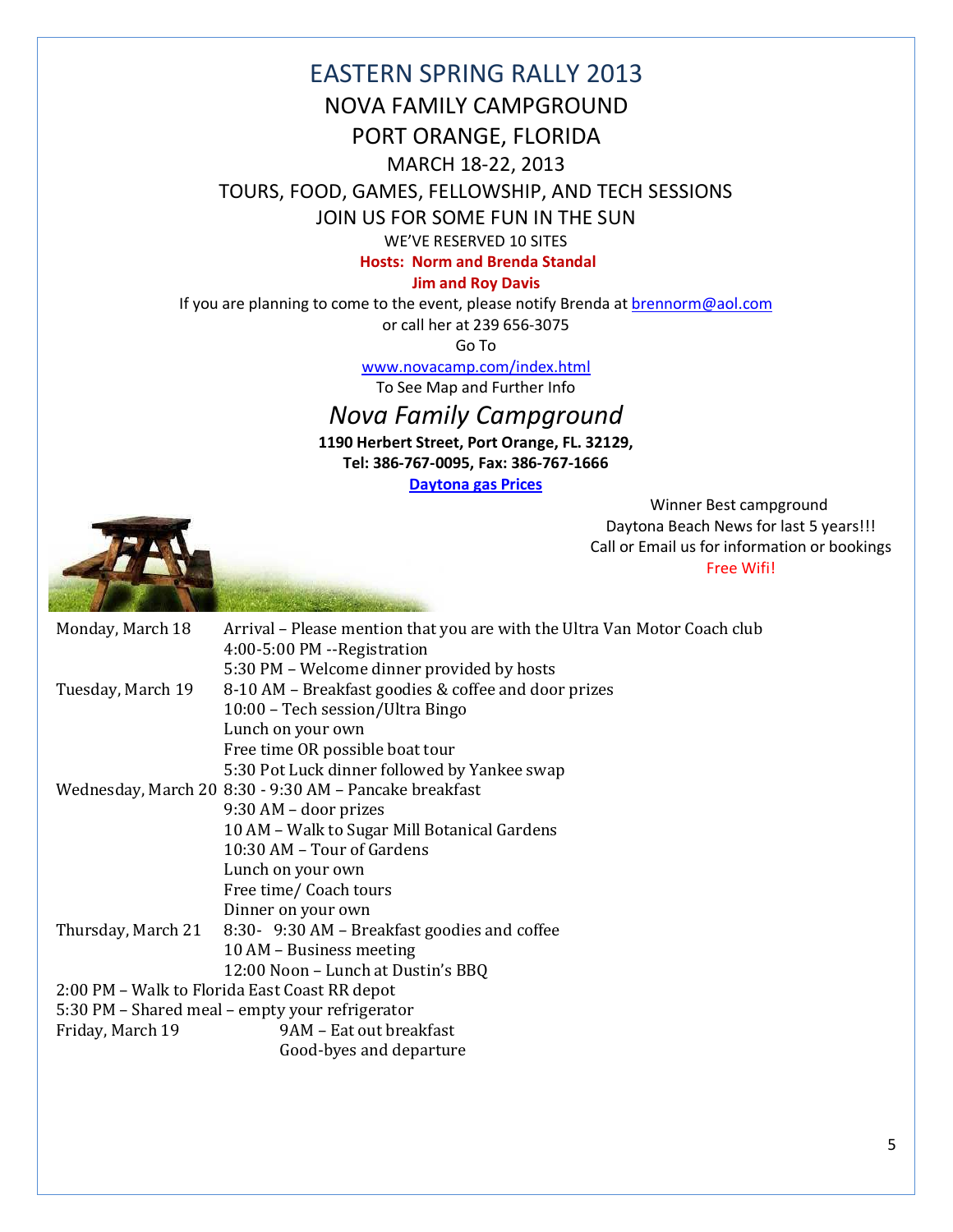

WESTERN ULTRA VAN RALLY 2013 MAY 16 – 20, 2013 Bodega Bay, Beautiful Sonoma County, California Porto Bodega Marina & RV Park, 707-875-2354 1500 Bay Flat Road, Bodega Bay, California 94923

<http://www.portobodega.com/>

|                                                                                                                           |                                           |         | Red: Your Responsibility; Green: Host's Responsibility                                                                              |  |  |  |
|---------------------------------------------------------------------------------------------------------------------------|-------------------------------------------|---------|-------------------------------------------------------------------------------------------------------------------------------------|--|--|--|
| Camp Site Reservation: CONTACT: Larry for Reservation & Site Number. larry@forman.net (916-216-9801);                     |                                           |         |                                                                                                                                     |  |  |  |
|                                                                                                                           |                                           |         | <b>Rally Registration Fee: \$30</b>                                                                                                 |  |  |  |
| RV Sites Reserved: Water Sites #s: 16-18, 33, 34; Off water sites: Pull thru #s: 26-32 @ \$42.51 incl. tax; Back in       |                                           |         |                                                                                                                                     |  |  |  |
|                                                                                                                           |                                           |         | sites: #s: 19-21 @ \$39.24 incl. tax                                                                                                |  |  |  |
| Motel Reservation: YOU CALL: Bodega Harbor Inn - Call 707-875-3594 or Bodega Bay Inn 707-875-3388 See 3 houses at RV Park |                                           |         |                                                                                                                                     |  |  |  |
|                                                                                                                           | for rent on website.                      |         |                                                                                                                                     |  |  |  |
| Thursday                                                                                                                  | 5/16                                      | $3 - 5$ | <b>CLUB HOUSE:</b> Registration & Welcome, Refreshments, Hosted                                                                     |  |  |  |
| Thursday                                                                                                                  | 5/16                                      | 6:00    | CLUB HOUSE POTLUCK: Hearty Hors'oeuvres /Finger Foods: Such as: Chicken Wings, Stuffed                                              |  |  |  |
|                                                                                                                           |                                           |         | Mushrooms, Meat & Chicken Sliders, Devil Eggs, Bul Gogi, Dolmas, Lettuce Wraps, Stuffed Celery & other veggies; Pot stickers,       |  |  |  |
|                                                                                                                           |                                           |         | Spanakopitas, Egg Rolls, Meat Balls or Wieners in sauce, Taquitos, Miniature Quiches, Shrimp or Crab plates, & Cupcakes. Costco has |  |  |  |
|                                                                                                                           |                                           |         | many of these items. How easy can it be? BYOB                                                                                       |  |  |  |
| Thursday                                                                                                                  | 5/16<br>================================= | 7:30    | <b>CLUB HOUSE, Movie or drink &amp; chat &amp; tell jokes around fire ring</b>                                                      |  |  |  |
| Friday                                                                                                                    | 5/17                                      | 9:00    | <b>CLUB HOUSE Pancake Breakfast, Hosted</b>                                                                                         |  |  |  |
| Friday                                                                                                                    | 5/17                                      | 10:00   | <b>CLUB HOUSE, UVMCC Meeting</b>                                                                                                    |  |  |  |
| Friday                                                                                                                    | 5/17                                      | 2:00    | U.C. Davis Bodega Marine Lab Tour (VAN) No Cost                                                                                     |  |  |  |
| Friday                                                                                                                    | 5/17                                      | 6:00    | <b>CLUB HOUSE Dinner, Hosted, BYOB</b>                                                                                              |  |  |  |
|                                                                                                                           |                                           |         |                                                                                                                                     |  |  |  |
| Saturday                                                                                                                  | 5/18                                      | 7:30    | Continental Breakfast, Make your Own Omelet in Plastic Bag. It's fun!                                                               |  |  |  |
| Saturday                                                                                                                  | 5/18                                      | 8:00    | WINE TOUR & SCENIC DRIVE in Napa & Sonoma Counties. Each TOUR Seat \$20 includes snacks                                             |  |  |  |
| & bag lunch. OR LEISURE TIME, Sight See, Whale Watch, Bike, Golf, Fish,<br>Lunch on your Own                              |                                           |         |                                                                                                                                     |  |  |  |
| Saturday                                                                                                                  | 5/18                                      | 5 p.m.  | No Host Dinner @ Lucas Wharf (VAN) After Dinner - Evening - LEISURE TIME                                                            |  |  |  |
|                                                                                                                           |                                           |         |                                                                                                                                     |  |  |  |
| Sunday                                                                                                                    | 5/19                                      | AM      | LEISURE TIME, Breakfast on your Own. (Usually there are leftovers)                                                                  |  |  |  |
| Sunday                                                                                                                    | 5/17                                      | 2:30    | <b>POKER RUN: \$2</b> buys in Five Card Stud, High & Lowest Hands splits pot. Poker Winners paid at                                 |  |  |  |
|                                                                                                                           |                                           |         | dinner. Instructions at site. Bring cards to dinner                                                                                 |  |  |  |
| Sunday                                                                                                                    | 5/17                                      | 2:30    | <b>COACH TOUR</b> (Have cards out for Poker Run)                                                                                    |  |  |  |
| Sunday                                                                                                                    | 5/19                                      | 4:00    | <b>CLUB HOUSE, TECH SESSION.</b><br>OR Ladies go Shopping, (VAN)                                                                    |  |  |  |
| Sunday                                                                                                                    | 5/19                                      | 6:00    | CLUB HOUSE, JOIN US AT THE BARBECUE. BRING YOUR OWN: Chicken, Steak, Hamburgers,                                                    |  |  |  |
| Hot Dogs, foil wrapped Fish, Shrimp, Tofu OR whatever to barbecue (Baked Potatoes, Butter & Sour Cream & Rolls            |                                           |         |                                                                                                                                     |  |  |  |
| provided. APPETIZER, POTLUCK SALAD or DESSERT !! Followed by MOVIE & drinks and chat, around fire ring.                   |                                           |         |                                                                                                                                     |  |  |  |
| Monday                                                                                                                    | 5/20                                      | 9:00    | Good Bye Breakfast, SANDPIPER RESTAURANT, No Host (VAN)                                                                             |  |  |  |
| Adeus, Ciao, Tally HO, Via Condios, Safe Travels & Hugs. Check out by 1:00 p.m.                                           |                                           |         |                                                                                                                                     |  |  |  |
| Tell Larry if you are a Vegetarian, or have food allergies. Welcome Gifts, Compliments of HOSTS.                          |                                           |         |                                                                                                                                     |  |  |  |
| Wood for Fire Ring, as long as it lasts, Provided by Hosts                                                                |                                           |         |                                                                                                                                     |  |  |  |
| Additional info will be sent to Registrants. Everything subject to change!                                                |                                           |         |                                                                                                                                     |  |  |  |

6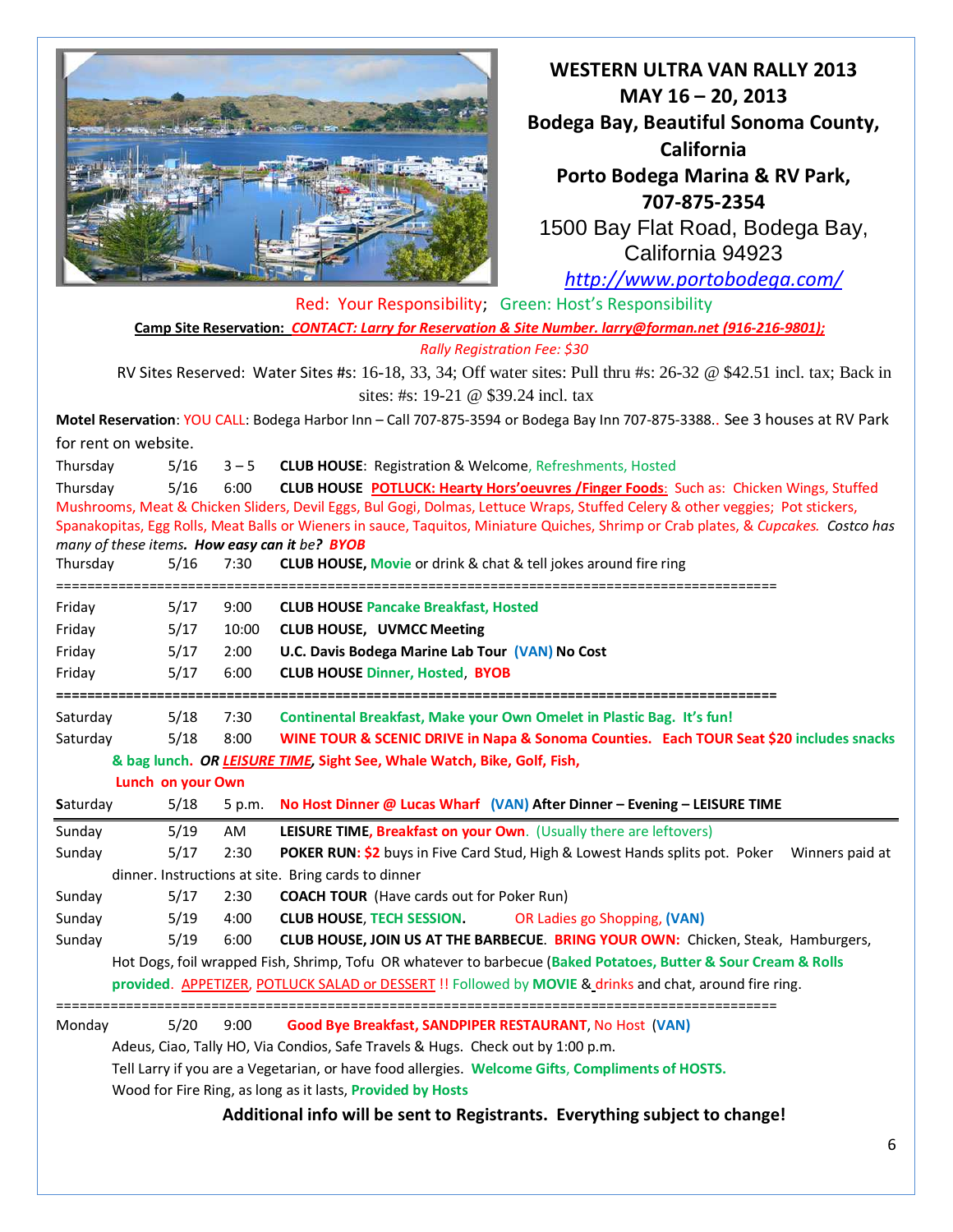

# *THE 47TH ANNUAL NORTH AMERICA UVMCC RALLY*

*Host: Jim & Roy Davis - Phone: 270-435-4572 / E-Mail: <jld@wk.net> Norm & Brenda Standal Phone: 239-656-3075 / E-Mail: <brennorm@aol.com>* 

# *DATES: SEPTEMBER 17 - SEPTEMBER 21, 2013*

HOST CAMPGROUND: OZARK RV PARK , 1022 PARK AVE., MOUNTAIN VIEW, AR 72570 1-866-692-7578 / http://www.ozarkrvpark.com./

The RV Park is adjacent to the OZARK FOLK CENTER A BLOCK OF 15 SITES RESERVED; NO NEED FOR INDIVIDUAL RESERVATION AT RV PARK EARLY ARRIVALS OR LATE LEAVERS NEED TO MAKE THEIR OWN ARRANGEMENTS

Lodging is available at the campground - 4 cabins, 1 house, 1 trailer The area is known for its mountain music, crafts shops, antique stores, and good food.

> http://www.ozarkgetaways.com/index.html <http://www.ozarkfolkcenter.com/>

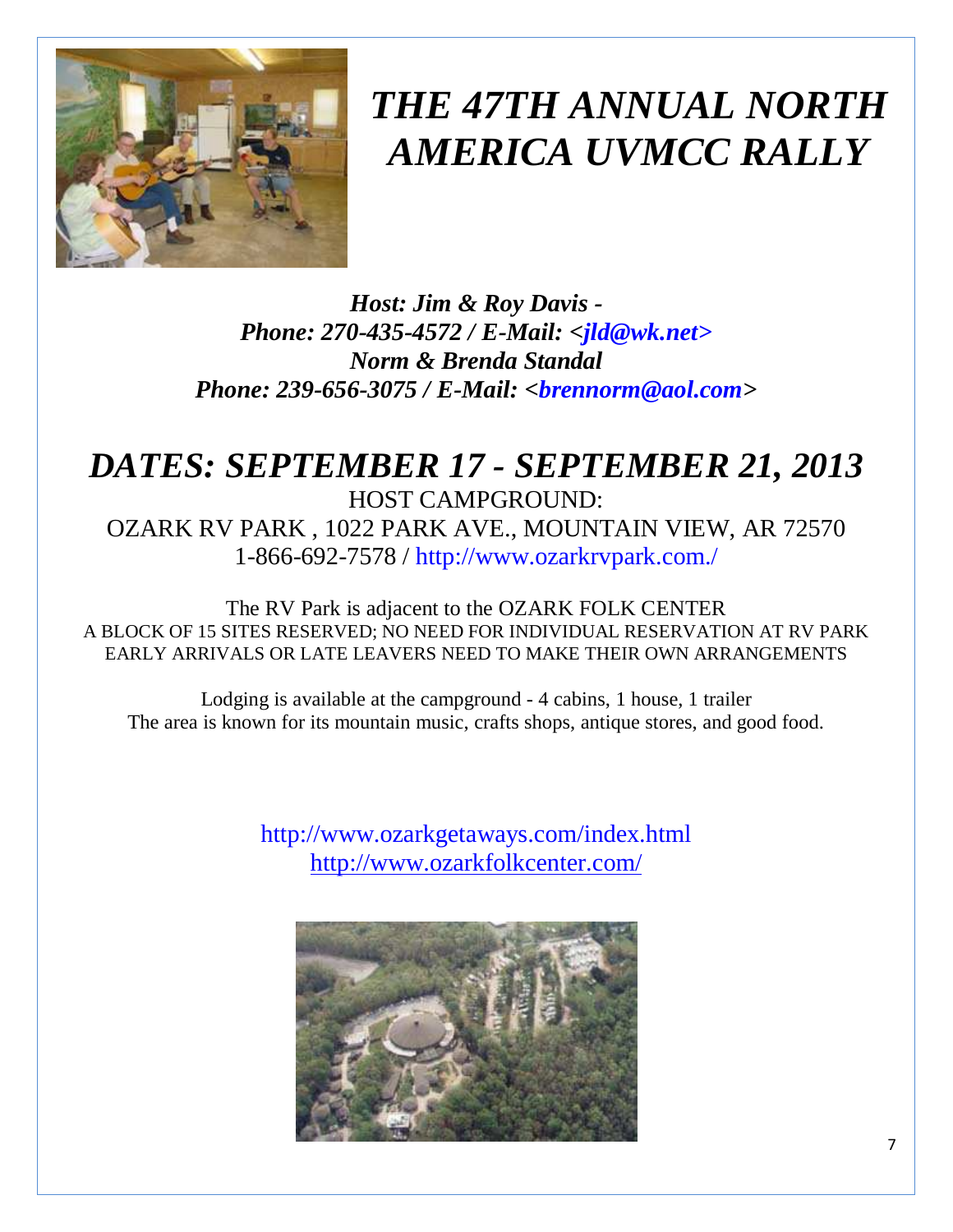## **Cyndie's New Car by Chuck Hanson**

Here's the followup story, 2 years later...(See Jan. 2011 WOW pg 11). Roy's is an old motel on route 66 at Amboy, CA, and the other pic's are at the 35th annual Great Western Fan Belt Toss and Swap Meet in Palm Springs.

 Well, here we are, two years after I committed myself, in print, to finding Cyndie that early model convertible Corvair that she has wanted for so long.

It was a long process, looking for just the right car while gradually salting away enough money in a box under the bed.



Finally, the two came together this summer, and The Car, an Ember Red 1964, appeared right here in Las Vegas. Perfect body and interior, needed some mechanical work and TLC.

 I was somehow able to get the car home without it being detected, and took care of the details in the tin garage out back. A plan fell into place to have Cyndie see the car for the first time at a show in Mesquite, where we were showing the Whale. She was quite surprised, to say the least.

 (You can see the video on you tube by clicking this link):

[https://www.youtube.com/watch?v=dV94uP1aMII&feature=youtube\\_gdata\\_player](https://www.youtube.com/watch?v=dV94uP1aMII&feature=youtube_gdata_player)

By October, Cyndie was officially proclaimed a "Gear-head", when I pointed out to her that she was polishing engine parts on her kitchen table, getting her new baby ready for the Overton car show. She won first place in convertibles at the Overton show, and was the happiest person on earth that day. The 35th annual Fan Belt Toss in Palm Springs was the



next weekend, and we took the Whale and Cyndie's '64 on the trip. We had even more fun than usual, now that Cyndie had her own pride and joy to show off at the show, while I took people through the Whale. There were 14 very nice early model convertibles vying for two trophies, and my lovely wife was honored with the 2nd place trophy! It was truly a fitting end to this story, which is really all about my sweet and wonderful wife Cyndie, and not about cars or Ultra-Vans at all.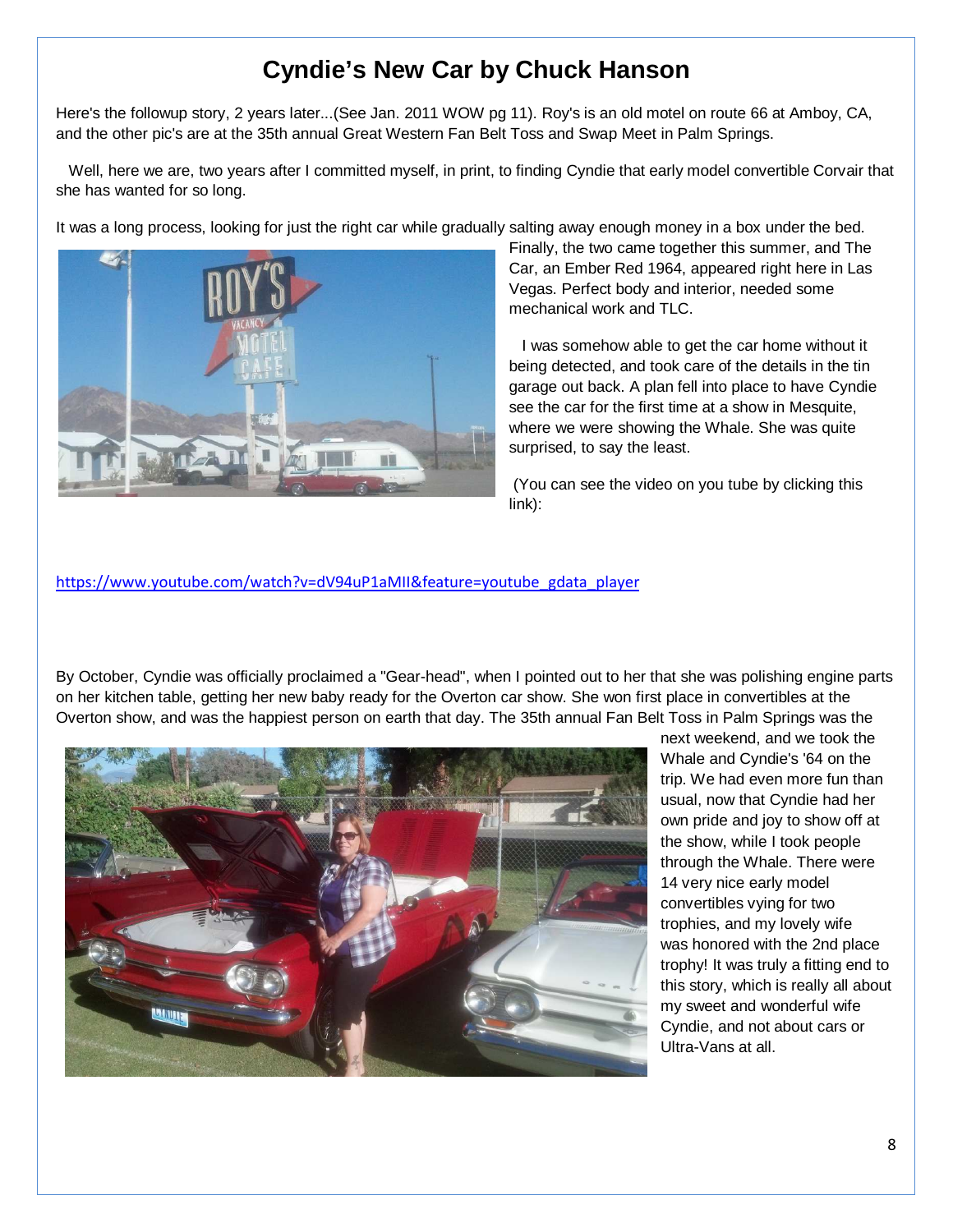# Camping with Ed and June Lindsay



#338 went camping with the West Florida Corvair Club the first weekend in November. Attached is a picture of him with his buddy a 1965 Red Corvair convertible owned by Karl Steltzer of Pensacola FL. We went camping at Blue Angel Naval Recreational Area the same facility that the 2010 Eastern Ultra Van Rally was held. This facility is perfect for our club because of their cabins and this little get away is a change from day to day living and like a mini vacation. On Saturday they fried a turkey and everyone brought a dish to share. They brought a lot of firewood for a fire but there was a "No Burn" sign at the front gate. Saturday night we sat around a battery operated candle in the middle of some sticks to give the illusion of a fire. It was ok but not the same as a big warm fire. Besides sitting around and talking we walked the trails, played miniature golf and also played the club "Corn Hole" game. The "Corn Hole" game is played on a board with a hole where you try to throw a bean bag thru the hole. The camping trip and picnic was a great success and everyone had a great time.

## 0000000

### **Work In Progress:**

Warren Bennett says: Not exactly earthshaking, but #451 should run and move under her own power within two or three weeks - for the first time in close to 40 years. We bought her in June from the Waterhouse estate and moved her from Brightwood, OR to New Mexico.

Larry Forman is keeping us updated on his #545. He is in the process of putting in a rack and pinion steering.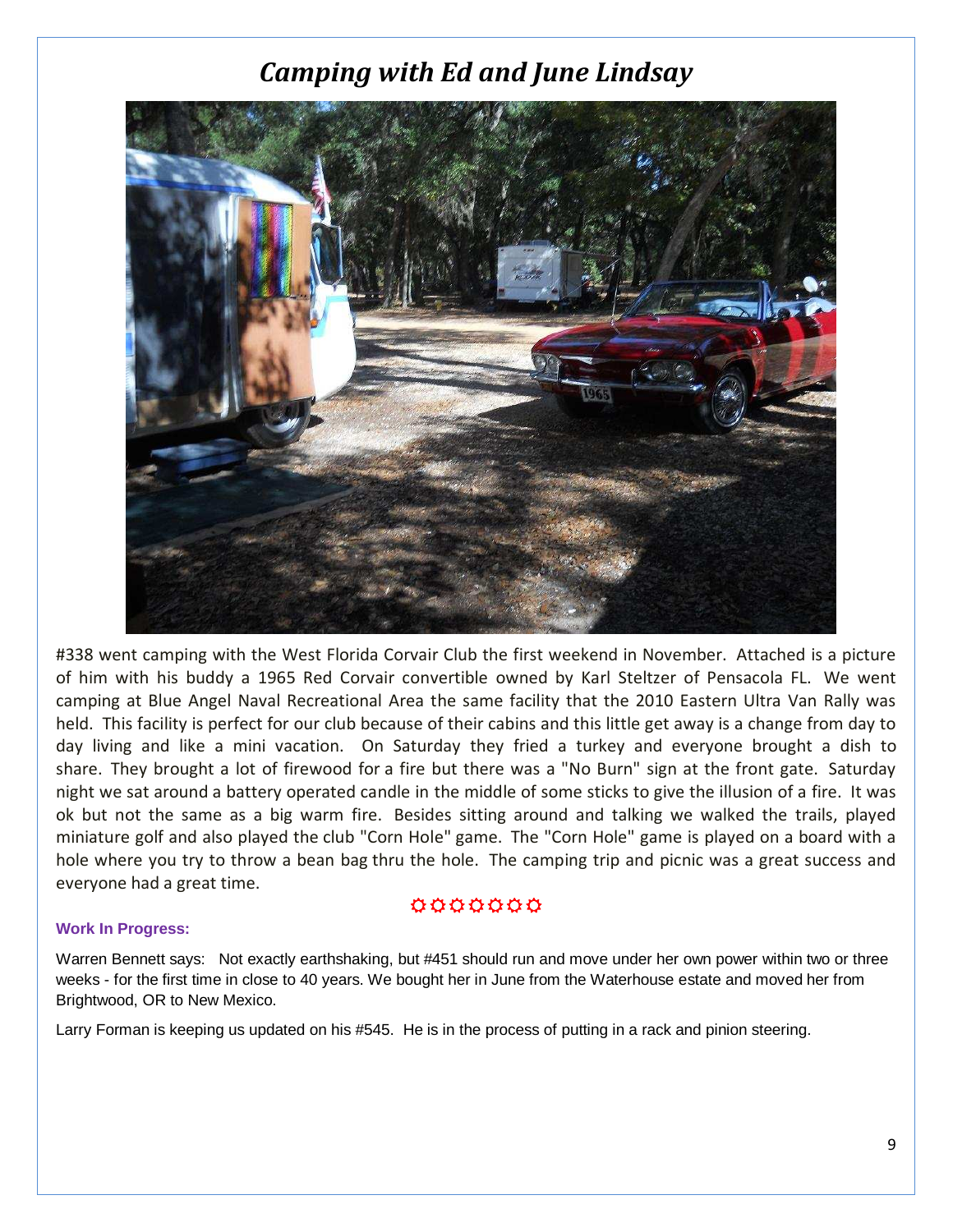## Ultra Vans For Sale

**#232 Ultra Van.** This unit has about 1200 miles on a rebuilt 110 engine. I have invested over \$12,000 for renovation and upgrading. I had just returned from a 1,200 trip with my Ultra before taking it in for some body work and paint job. At that time, it was in great running condition before the wiring was removed. There is a brand new refrigerator, Onan generator, exterior body parts, and (2 ) windshields that are stored with the Ultra Van in Las Vegas. It also has a rebuilt transmission. Included are heavy duty brakes, new front suspension, air conditioner and swamp cooler. The exterior body is in fairly good shape. The wiring. interior paneling and carpet have been removed in a renovation attempt. Would consider the buyer using some bartering, or doing the mechanical work that needs to be completed. Ultra Van #232 has been relocated to the property of Chuck Hanson in Mesquite, Nevada. Chuck is our current Western Ultra Van Club Board



Member. He intends to do some upgrades and improvements on Ultra Van #232. His cell phone number: (702) 346- 1688. We can thank Chuck for saving another Ultra from the graveyard.

Darrell Woofter contact at 417-725-8088 or email me at woofcorvair@aol.com for questions. Please make offer.

#423 Ultra Van. This Ultra Van is powered by a 350 c.i.d. Buick V8 engine driving the rear wheels through an Oldsmobile Toronado transmission/transaxle. The radiator for the V8 is mounted on the right rear, behind the mesh grill. Dave Peterson (creator of Ultra Van), did 18 similar conversions using the Olds transaxle setup after the Ultra Van plant shut down. Bill Tanner, the owner of "The Schmoo" for over 41 years, converted #423 using Peterson's design, and put about 65,000 miles on it after the conversion. He parked it



in his back yard in Arizona at the end of a trip to New York in 1987, and there it sat until early 2011. Price?.......\$8,555 FOB Taos, NM...........Drive it home!

Seriously for sale contact Will Panzer at 575-779-8829 or email me at [williampanzerart@sbcglobal.net](mailto:williampanzerart@sbcglobal.net)

## **Ultra Class Ads:**

**WANTED to buy:** The brown plastic trim strip that goes across the top of the refrigerator door on a Dometic RM 360 gas electric, this wording is in gold writing.

 One cast aluminum Ultra Van, Hutchinson, Kans. name plate and one plastic or aluminum Ultra Coach nameplate. **Contact: John Howell, 1875 Grubb Rd., Lenoir City, TN 37771 , UV417@0306.org. (865) 986-8898** 

**WANTED:** Hoping to buy or barter out a very good conditioned Corvair-110 engine. It must have less than 25,000 miles on it, or has been recently rebuilt. I plan to have it installed in my Ultra Van #358. **Please contact me: Darrell:** woofcorvair@aol.com **or telephone: (417) 725-8088.**

- **WANTED: Searching for the following items or parts for upgrading my 1968 Ultra Van #358.** 
	- **(1) Schematic drawings and information on the entire wiring on the Ultra Van. Any hints and suggestions for installing new wiring would be appreciated.**
	- **(2) Used, great- conditioned Wilsonite Formica Cherry-wood Paneling**
	- **(3) Suggestions, drawings, etc. for building the Speedometer and**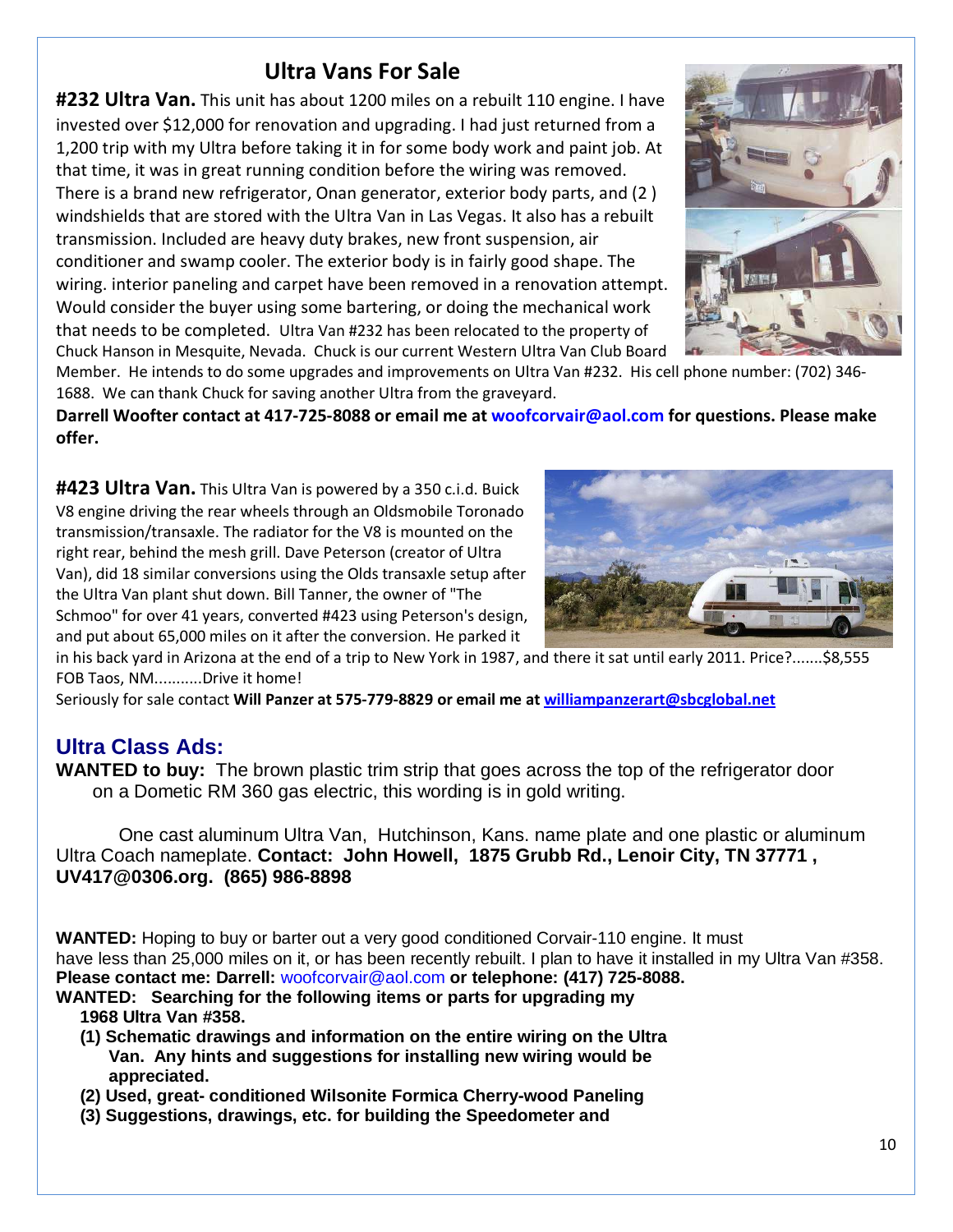### **Instrumental Dash and PG lever. Please contact Darrell Woofter - (417) 725-8088 or [woofcorvair@aol.com](mailto:woofcorvair@aol.com)**

**FOR SALE:** A compilation of all Ultra Van Technical Tips and Technical Articles from 1966 to 2012 on a CD. This supplement to the Ryerson Manual is fully searchable by word or subject and is indexed to the Ryerson Manual. The CD is in Portable Document Form so it loads on any computer that a PDF reader installed. Cost is \$15 including shipping to CONUS addresses and \$25 to other addresses.

James Davis 312 Butterworth Rd Murray, KY 41071

## **For Sale: Reprinted Ryerson Ultra Van Manual**

I now have the Ryerson Ultra Van Service/Repair manual and a CD version of it available. Prices: Manual only \$50.ea. (Mailed in USA.) Manual only \$70.ea. ( Mailed to Canada.) CD only \$17. ( Mailed in USA.) CD only \$22. ( Mailed to Canada.) CD mailed with manual \$15. ( To all.) Make check to: Eric Kirven. Mail to: 3585 Cerritos Ave., Long Beach, CA 90807



New Uncut WINDSHIELDS. Limited number of sets available. Great price.............. Make your Ultra Van look like new....... Also have two sets of newly fabricated REAR TRAILING ARMS.. Get great alignment. Reduce tire wear............ Strong............Rear shock mounts......Pics available....... Will............575-770-6798..........williampanzerart@sbcglobal.net WILLIAM PANZER, Studio de Talpa 34 Archuleta Road Ranchos de Taos, NM 87557

www.WilliamPanzer.com, www.ultravancoaches.com

575-770-6798

# ULTRA MERCHANDISE



CUTE Miniature Cloisonné Ultra pins \$5.00 each Club badges  $-1^{st}$  one free at rally or \$2.75 replacement "Corvair Powered" bumper stickers \$3 or 2 for \$5 DVD of Ultra Archives \$5.00 VIN # plates (blank – you provide coach #) \$3.00 Blue Golf shirt with stitched "Ultra Van" \$5 (sizes XL & 2XL) A few T-shirts from past rallies @ \$5.00 Booklet "From Covered Wagon to Ultra Van" \$5.00 ½ " X 4 ½ " Stitched patches w/ Ultra on US map & flag \$3.00

Tech tips, sets 1 or 2 (\$13 + \$2 shipping each mailed)

Window decals: UVMCC with Ultra \$1.00

Postcards and note cards @ various prices

Various Viton "O" Rings by Safari priced from \$1 - \$9.00

(Plus shipping) Call or e-mail about these items...OR BETTER YET, SHOW UP AT A RALLY! Available at rallies or by ordering from Nancy Pratt or Patti Mello, Merchandise Chairpersons 570-549-8136 [dnpratt@juno.com](mailto:dnpratt@juno.com)